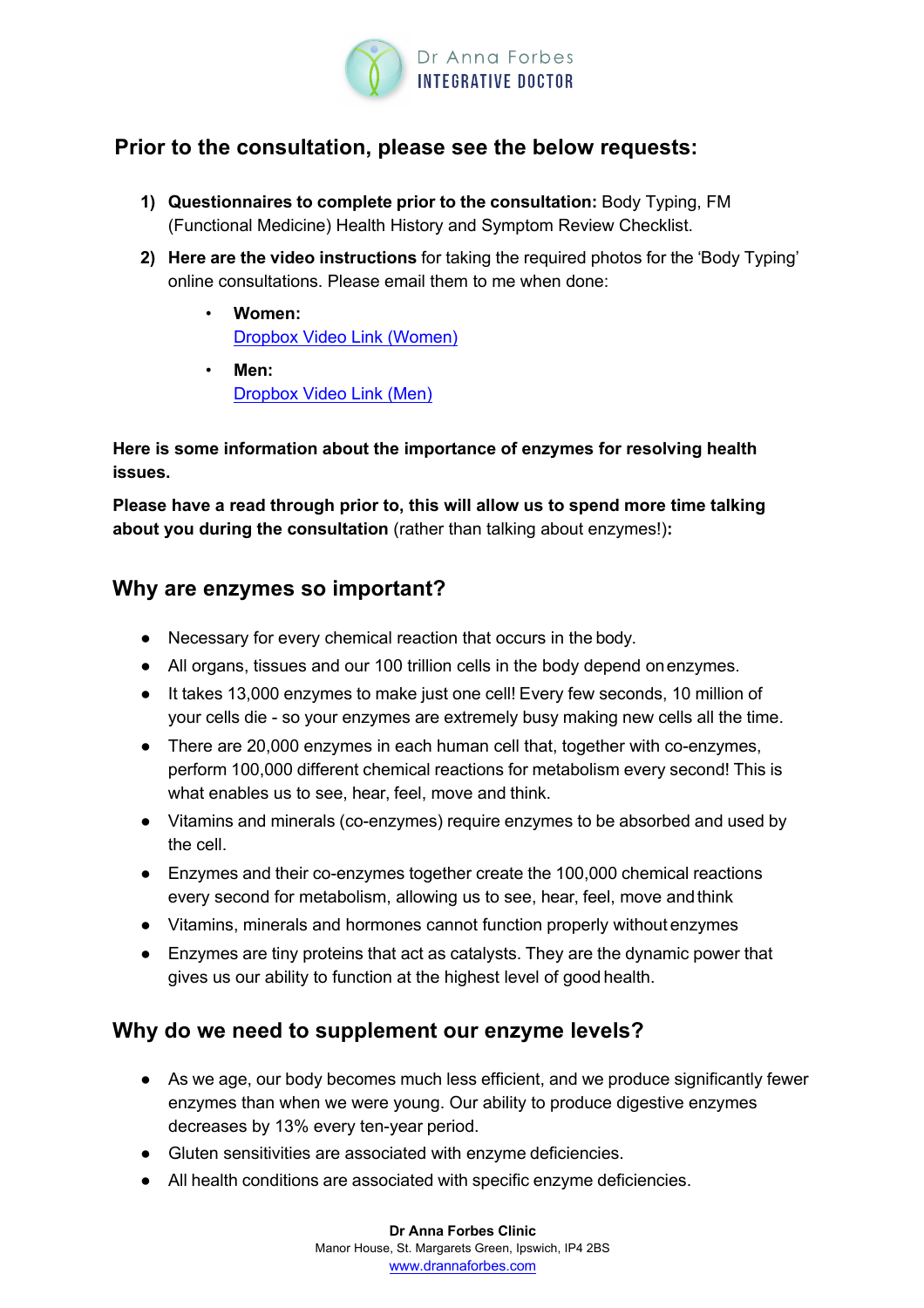

- Because enzymes are protein molecules, the body needs a constant supply of amino acids diets to continue replacing lost metabolic enzymes. Our body will therefore become deficient if we consume insufficient protein in the diet.
- If there are stomach or gut (digestive) issues, then the amino acids necessary for enzyme production may not be sufficiently absorbed.
- If we don't digest protein properly, we can't make red blood cells properly due to the haem iron required from our food. Iron-deficiency anaemia is a very common condition, causing a host of symptoms. Doctors will give you iron tablets which can cause irritation to the digestive tract. If we instead were to address our enzyme deficiencies, we could absorb that haem iron properly ourselves and our body would be much happier for it!
- Many disorders can affect your digestive tract and, these days, a huge proportion of the population suffer daily from digestive issues such as heartburn/acid reflux/GORD, Irritable Bowel Syndrome (IBS), indigestion, constipation, diarrhoea, abdominal pain etc.
- The body cannot produce sufficient digestive enzymes to keep up with the typical western diet, which is full of enzyme-depleted, cooked and processed foods. This is one of the reasons that so many people suffer from digestion-relatedissues.
- A lot of the food we eat now is genetically modified and the body does not recognise those unidentified proteins, so they don't get utilised. Worse still, as they are seen by the immune system as foreign, this can contribute to food intolerances and allergies.
- We first make digestive enzymes very early on when in our mother's womb- during the 9th-12th week in the first trimester. This is our enzyme potential. Our enzyme potential is to last our whole life. These three weeks are very important. If the mother is healthy, leading a healthy lifestyle and digesting properly, we will have a better outcome. Otherwise, we will be born with enzyme deficiencies, meaning a reduced enzyme potential which will impact on our health and wellbeing forlife.
- At birth, we produce the digestive enzymes that are only meant for our own mother's breast milk. If you were not breast-fed or you were fed solid food too early, this will have created digestive imbalances as your body will have been unable to digest that breast milk-alternative or food properly. This will have laid the foundation for gut and other health issues later down the line.

# **How do I know which enzymes I am deficient in?**

- 1. 50+ years of research and clinical practice have shown us that our particular body type is associated with particular enzyme deficiencies. This is because each body type has a dominant gland. Your dominant gland, depending on your body type, will be your thyroid/parathyroid, adrenals, gonads, or pituitary gland.
- 2. Each body type, due its specific enzyme deficiencies, is associated with particular food cravings. So, the cravings that you experience, the foods you yearn for, tell us about the enzymes you are lacking. As you cannot break these foods down properly due to the lack of enzymes, you are not absorbing their associated nutrients, so your body feels deficient in them and asks you to eat more of that food! This results